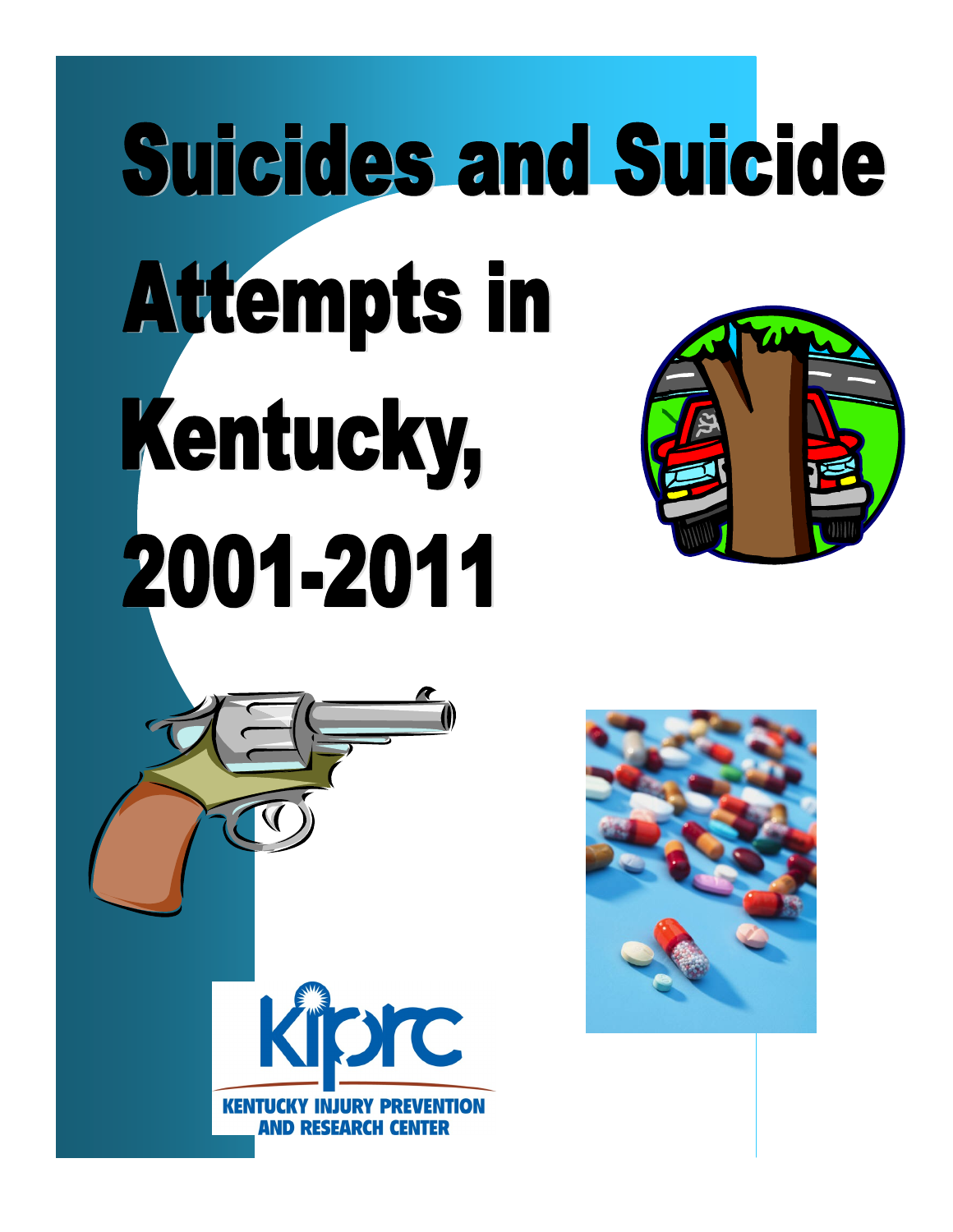#### **Kentucky Injury Prevention and Research Center**

#### **Suicide and Suicide Attempts in Kentucky, 2001-2011**

November 2012

**Prepared by Kayla Pope Svetla Slavova**

**Released by** 

Kentucky Injury Prevention and Research Center (KIPRC) University of Kentucky College of Public Health 333 Waller Avenue, Suite 206 Lexington, Kentucky 40504

> **Director Terry Bunn**

For more information contact Svetla Slavova Phone: (859) 323-7873 E-mail: ssslav2@email.uky.edu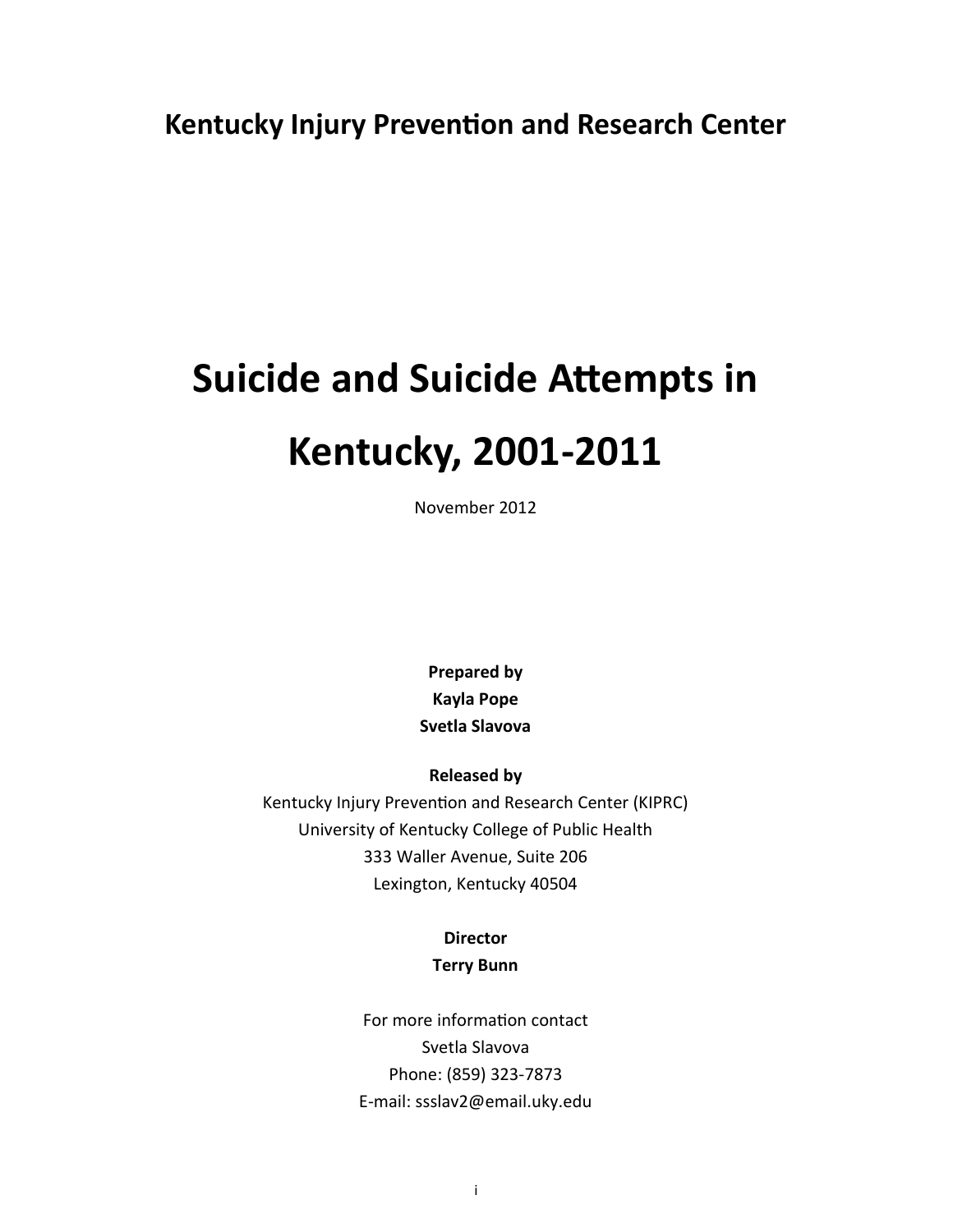- 1. There were 605 suicides among Kentucky residents in the year 2010, up 7% from the 567 recorded in the year 2009.
- 2. The Kentucky resident age-adjusted suicide rate increased from 12.8 per 100,000 population in 2009 to 13.5 per 100,000 population in 2010, a 5.5% increase.
- 3. Firearms were the primary means of completed suicide from 2001-2010.
- 4. Kentucky residents aged 45-54 were the age group that completed suicide most frequently in 2010.
- 5. The age-adjusted rate for Kentucky self-harm-related hospitalizations increased 7.6% from 2010-2011 (52.5 hospitalizations per 100,000 population in 2010 to 56.5 hospitalizations in 2011).
- 6. Kentucky females were the gender most often hospitalized for self-harm and most were due to poisonings, over the study period from 2001-2011.
- 7. Kentucky self-harm hospitalization charges totaled \$42.3 million in the year 2011.
- 8. The age adjusted rate for Kentucky self-harm related emergency department visits was 77.2 visits per 100,000 population in 2011.
- 9. Kentucky females visited the emergency department for self-related harm more often than males from 2008-2011.
- 10. Kentucky residents aged 15-24 were the age group that most frequently visited the Kentucky emergency department related to self-harm from 2008-2011.
- 11. Kentucky self-harm related emergency department visit charges totaled \$7.92 million in the year 2011.
- 12. The highest number of Kentucky emergency department visits for self-harm were due to poisonings from 2008-2011.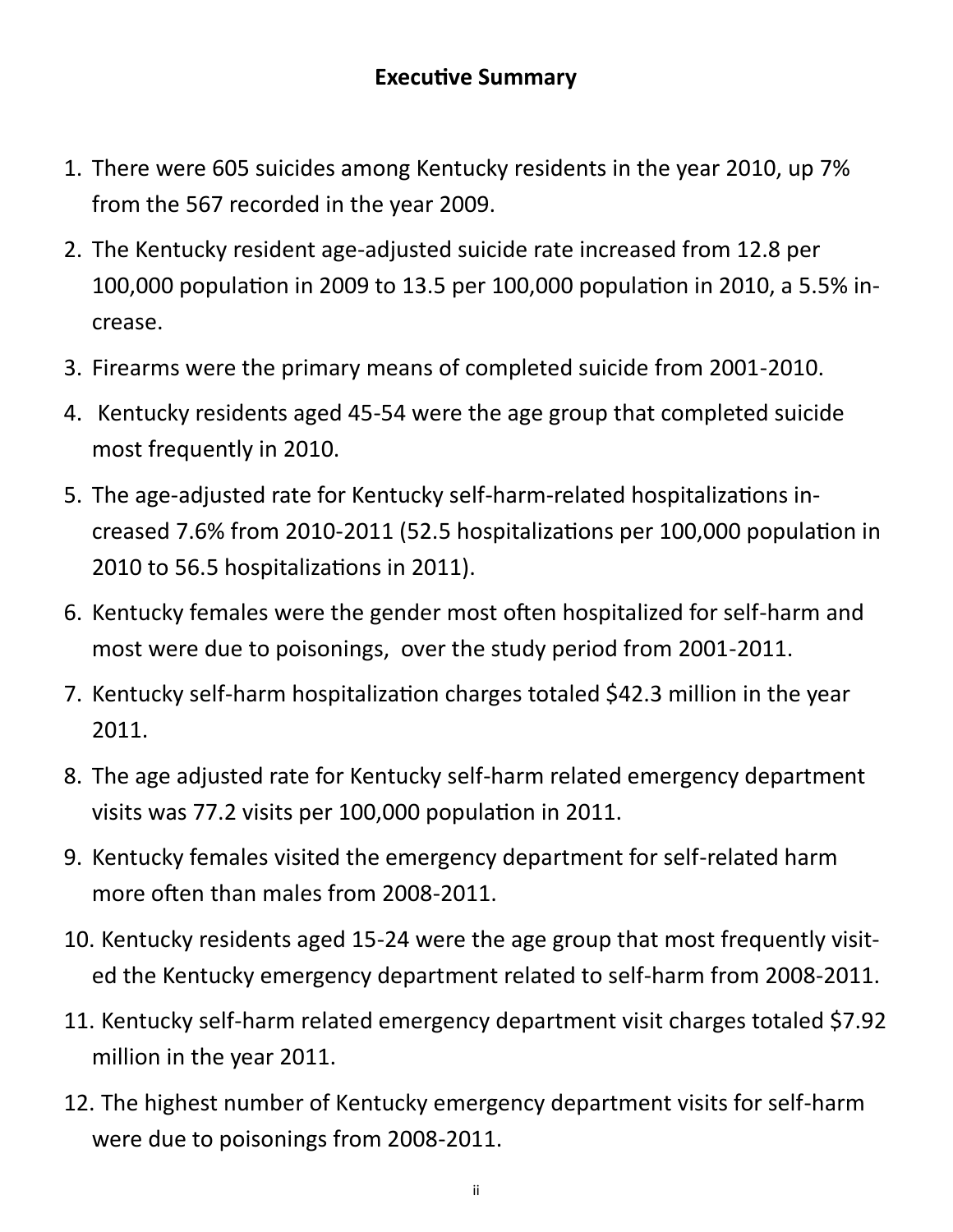# **Suicide 2001-2010**



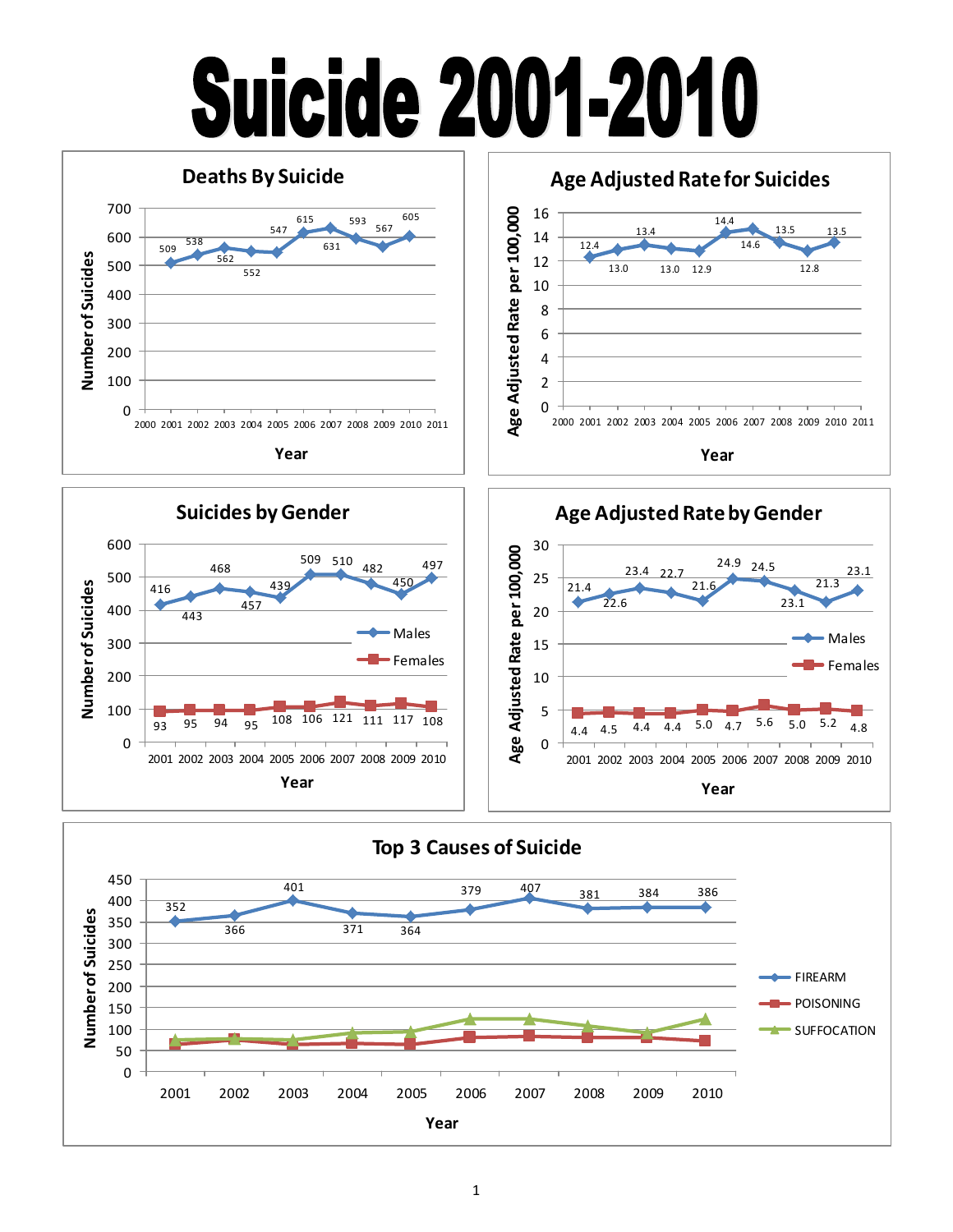# **Suicide 2001-2010**



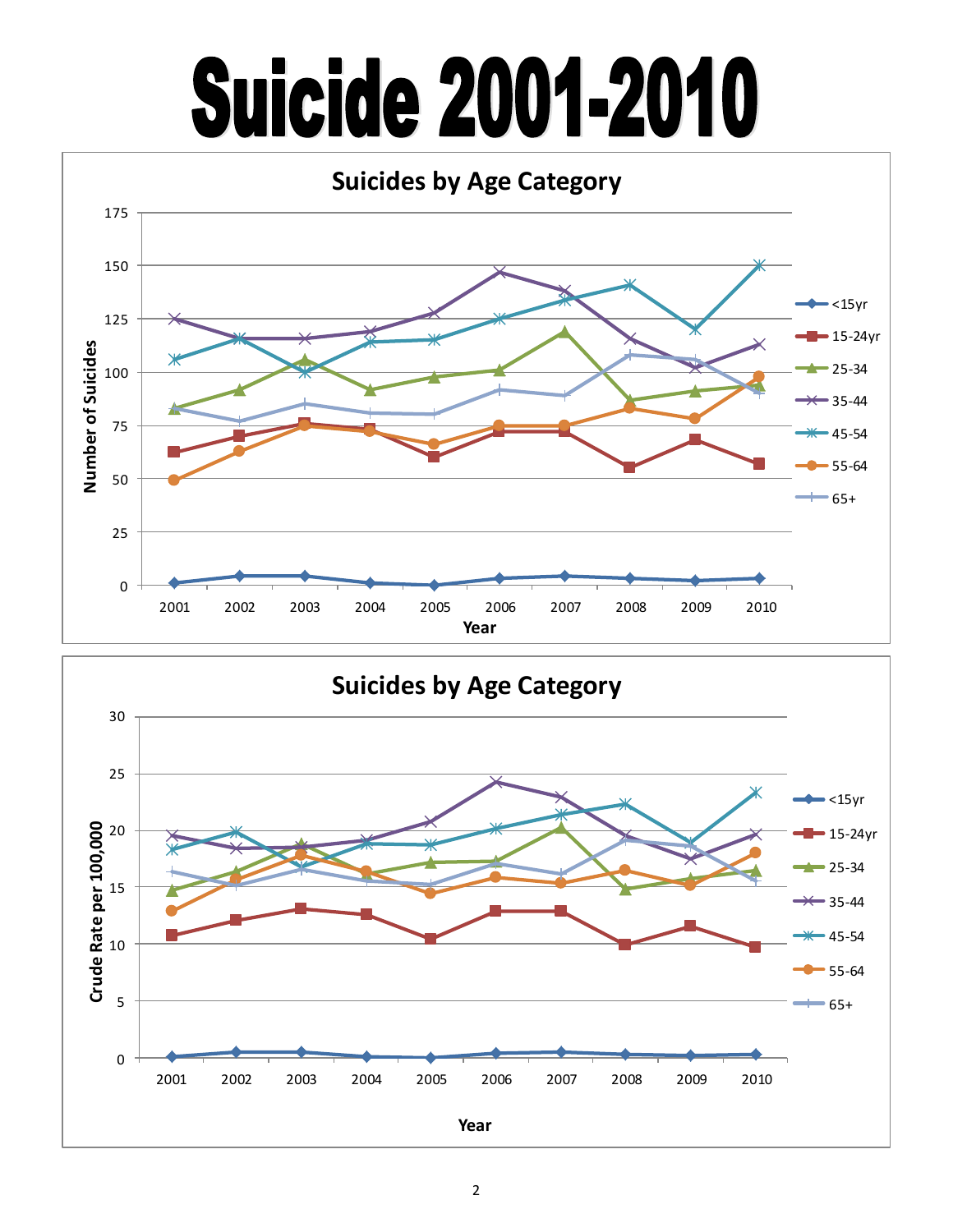### **Hospitalizations 2001-2011**



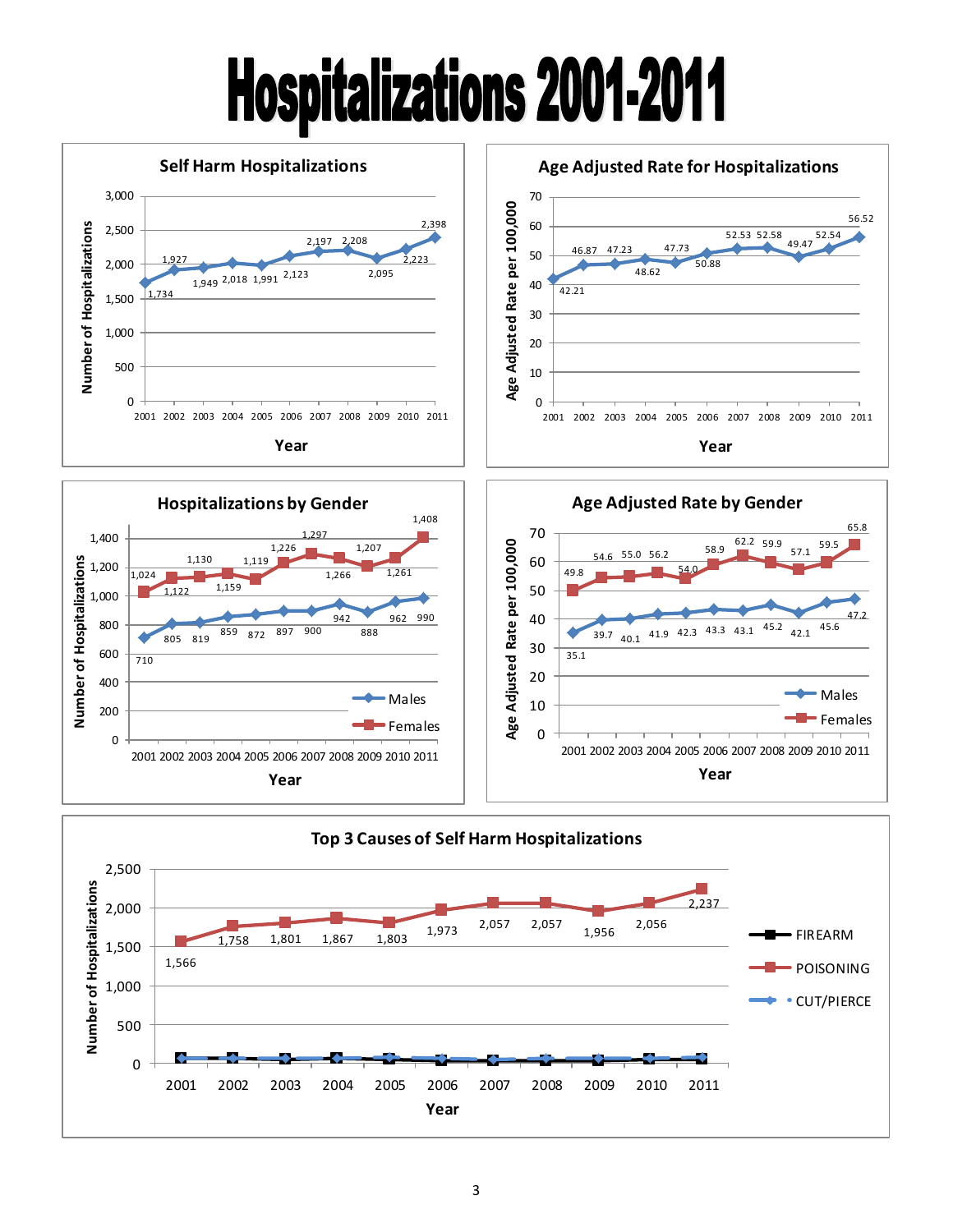## Hospitalizations 2001-2011











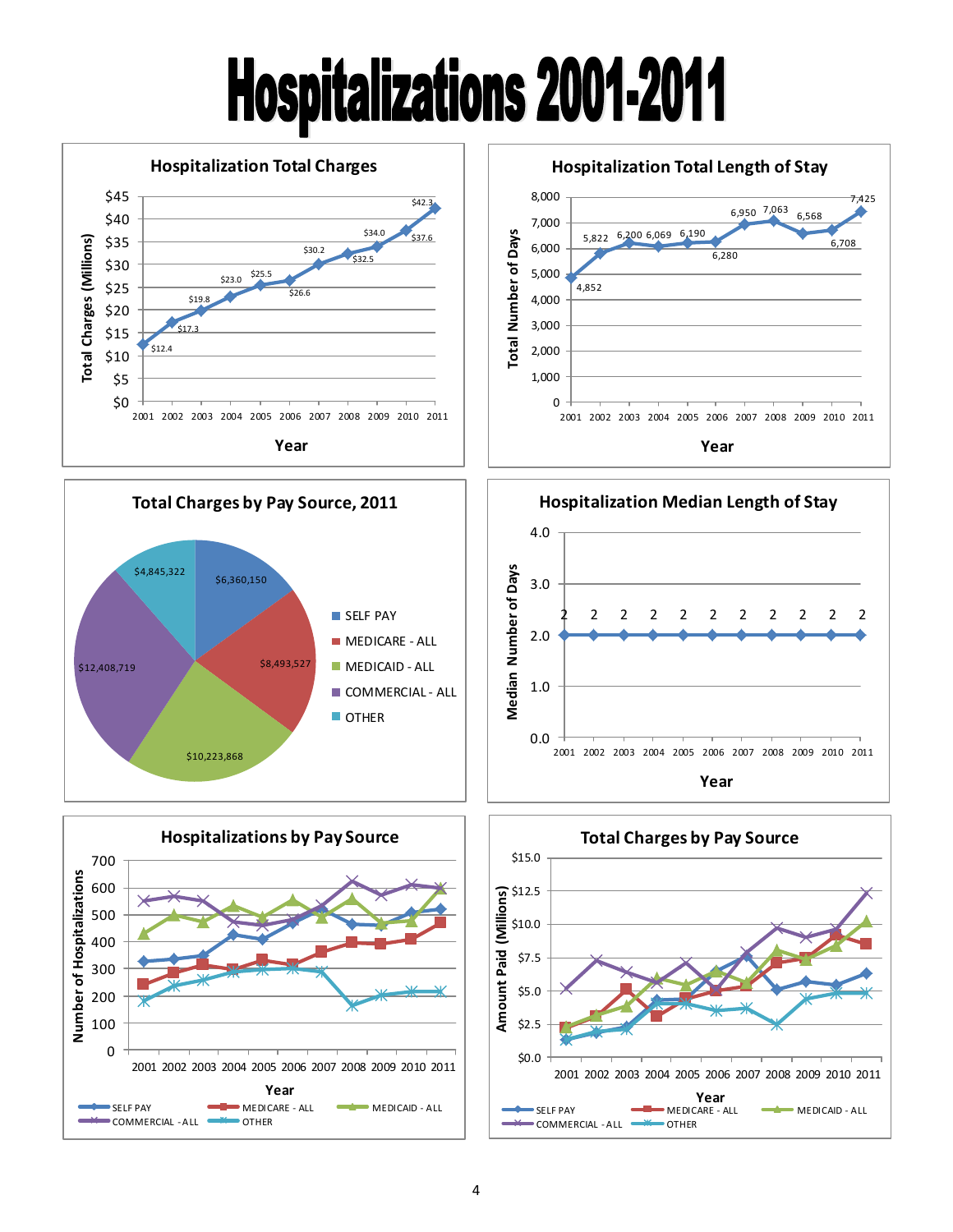## Hospitalizations 2001-2011



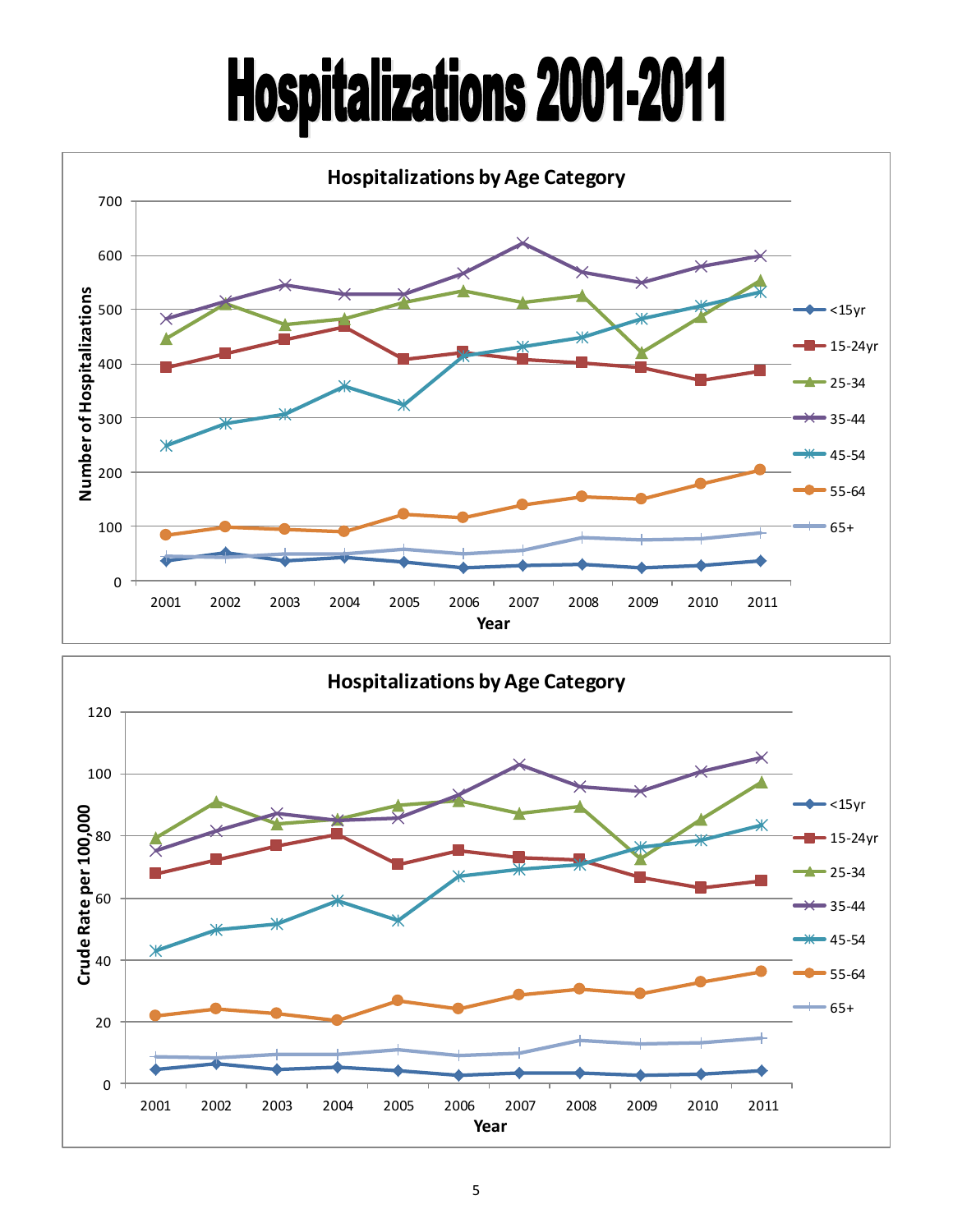### **Emergency Department Visits 2008-2011**











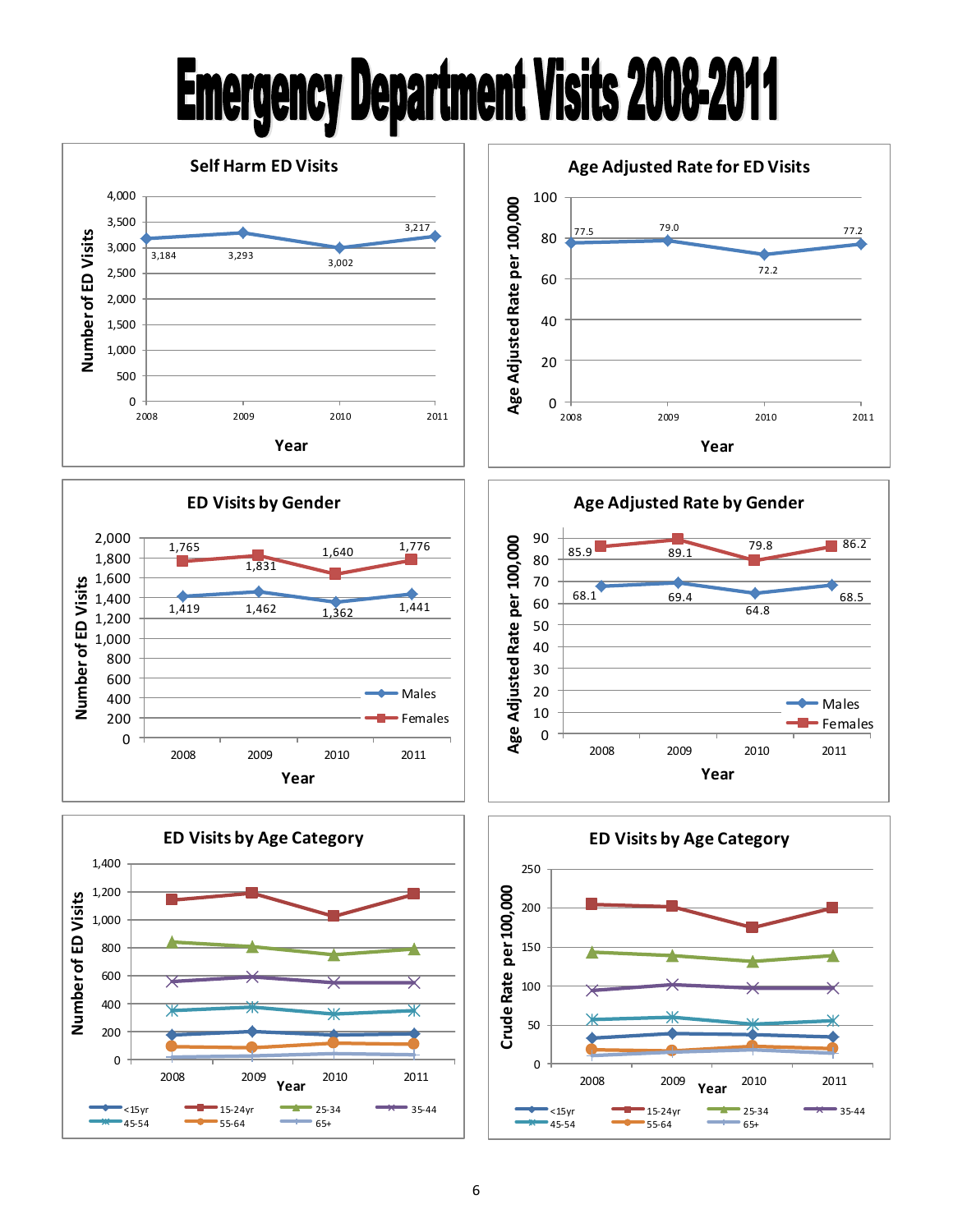### **Emergency Department Visits 2008-2011**